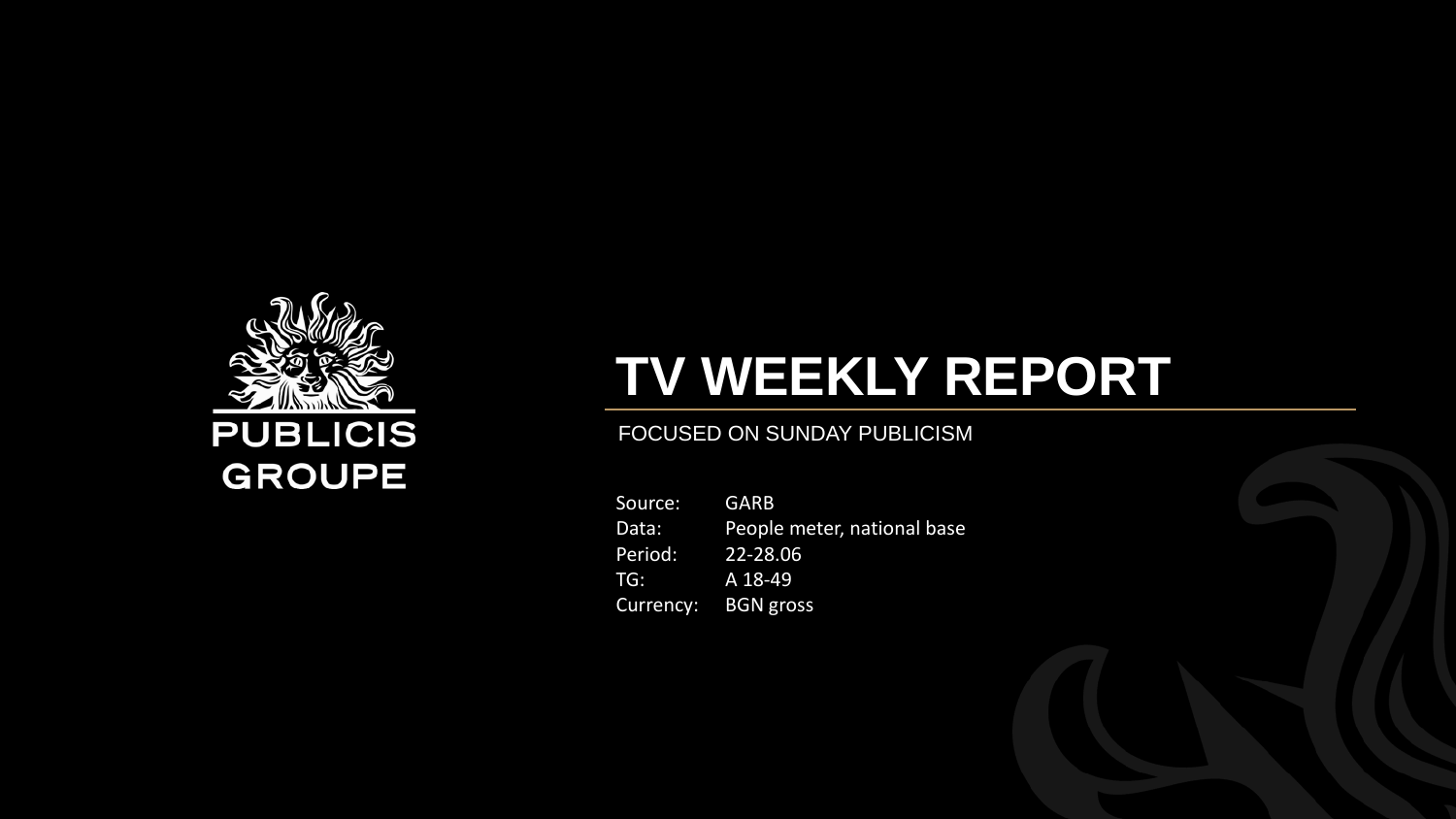### **NEWS PAGE VIEWS KEPT HIGHER LEVELS THAN LAST YEAR PROBABLY DRIVEN BY COVID CRISIS ALL WEB PAGE VIEWS HOWEVER DECLINED**

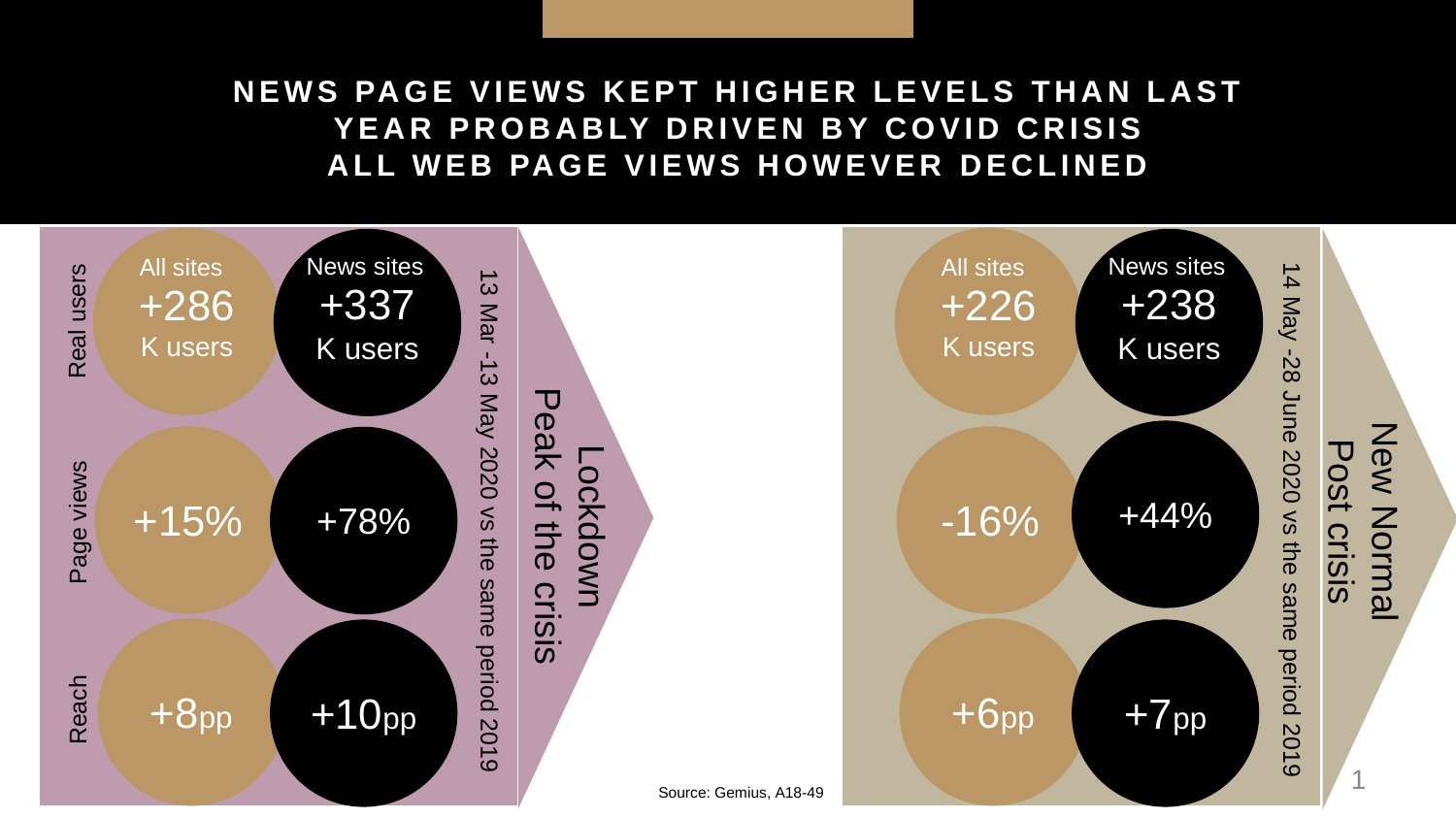# **P E O P L E S T I L L S P E N T M O R E T I M E W I T H T V EVEN AFTER THE LOCKDOWN**



Source: GARB, A18-49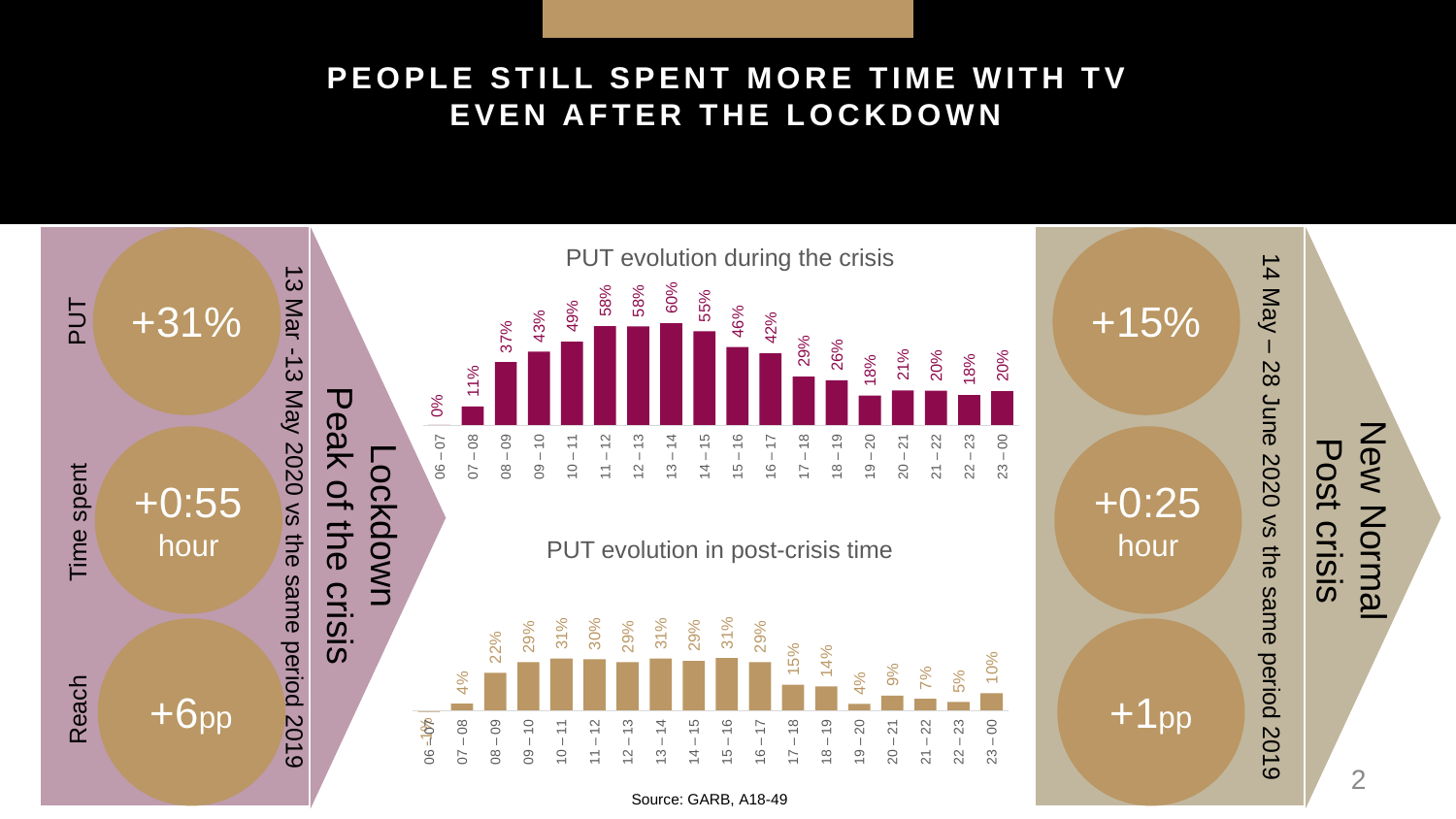### **GETTING MORE INTO SUMMER WE OBSERVED 4TH CONSECUTIVE WEEK OF TV VIEWRSHIP DECLINE**

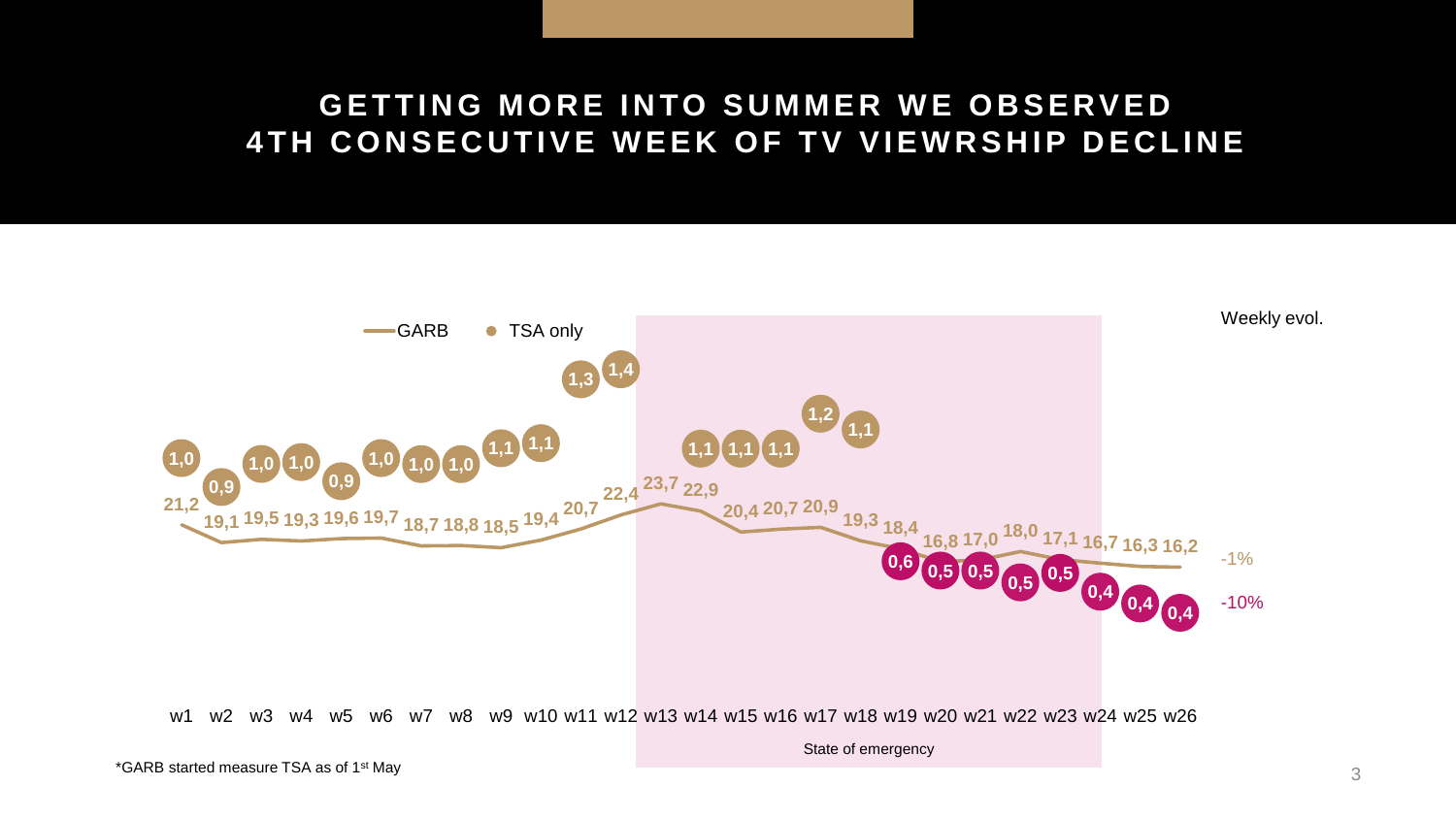# **N B G I N C R E A S E D PT AUDIENCE**

BMG at the same time declined.

Top 5 channels remained the same with Kino Nova and Diema Family keeping stable performance.

Diema reached 6th place outperforming BMG niche channels.



**GARB** 



**4**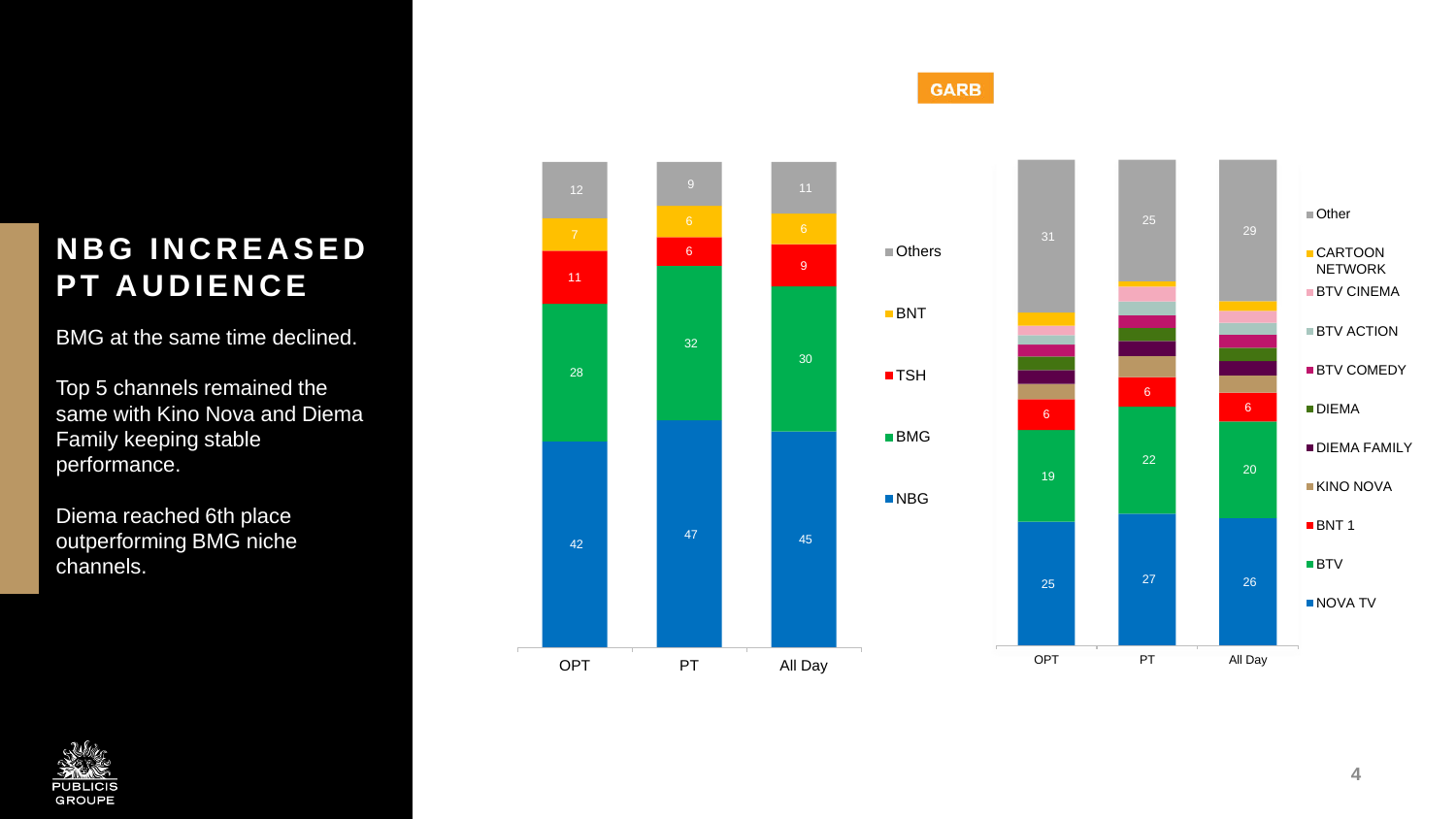# **N O VA S U S TA I N E D D O M I N A N C E T H R O U G H O U T T H E D AY**

NBG niche channels **NEXT** outperformed BMG channels.

BNT1 is the only channel within top 10 that is not part of both major TV groups.



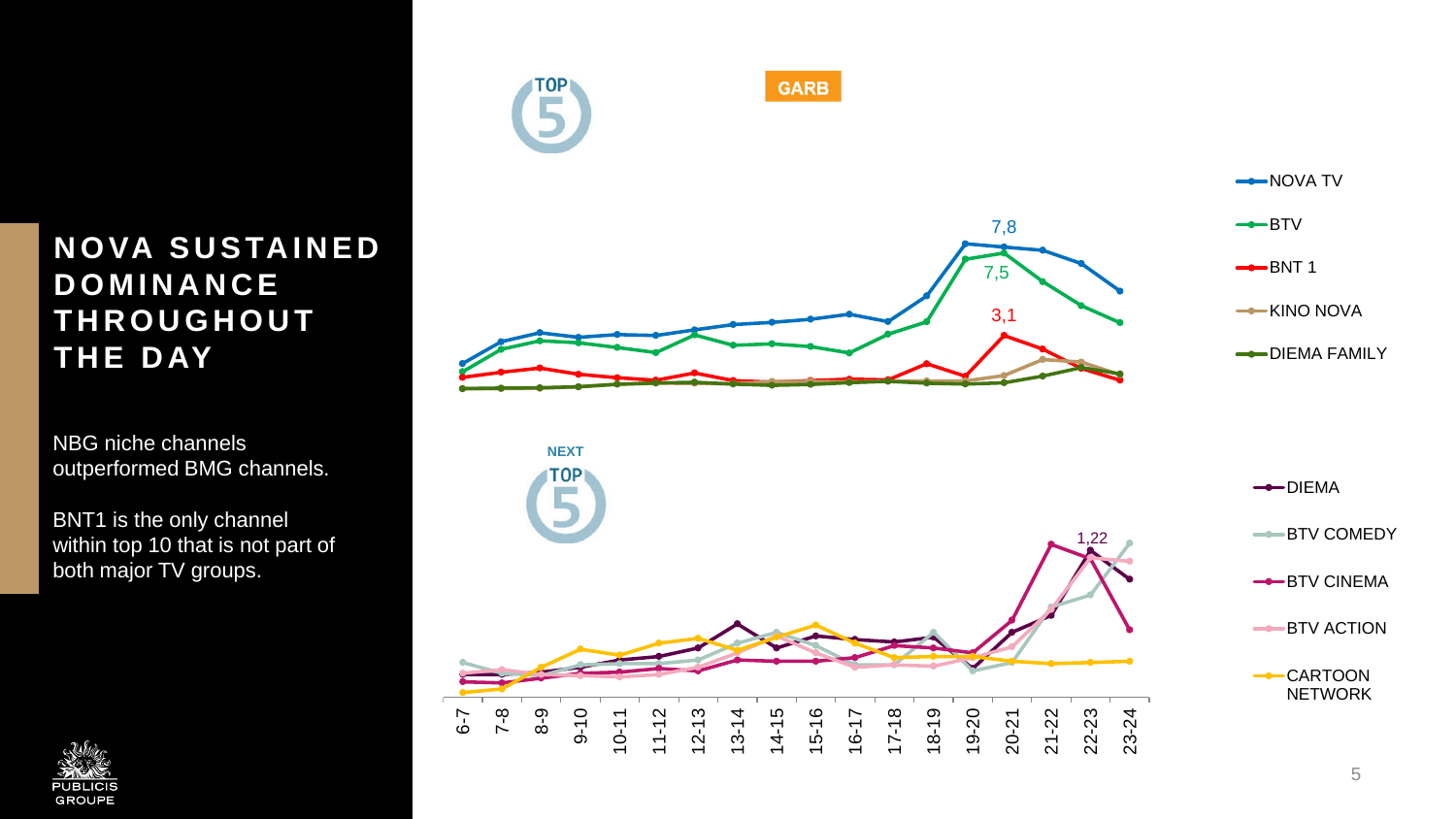# **DURING THE LOCKDOWN 120 MINUTES REGISTERED SLIGTHY HIGHER AVERAGE RATING THAN SUNDAY AT NOVA** IN THE FOLLOWING PERIOD, HOWERVER, IT COULDN'T SUSTAIN THE **AUDIENCE AND NOVA'S PROGRAM OUTPERFROMED IT**

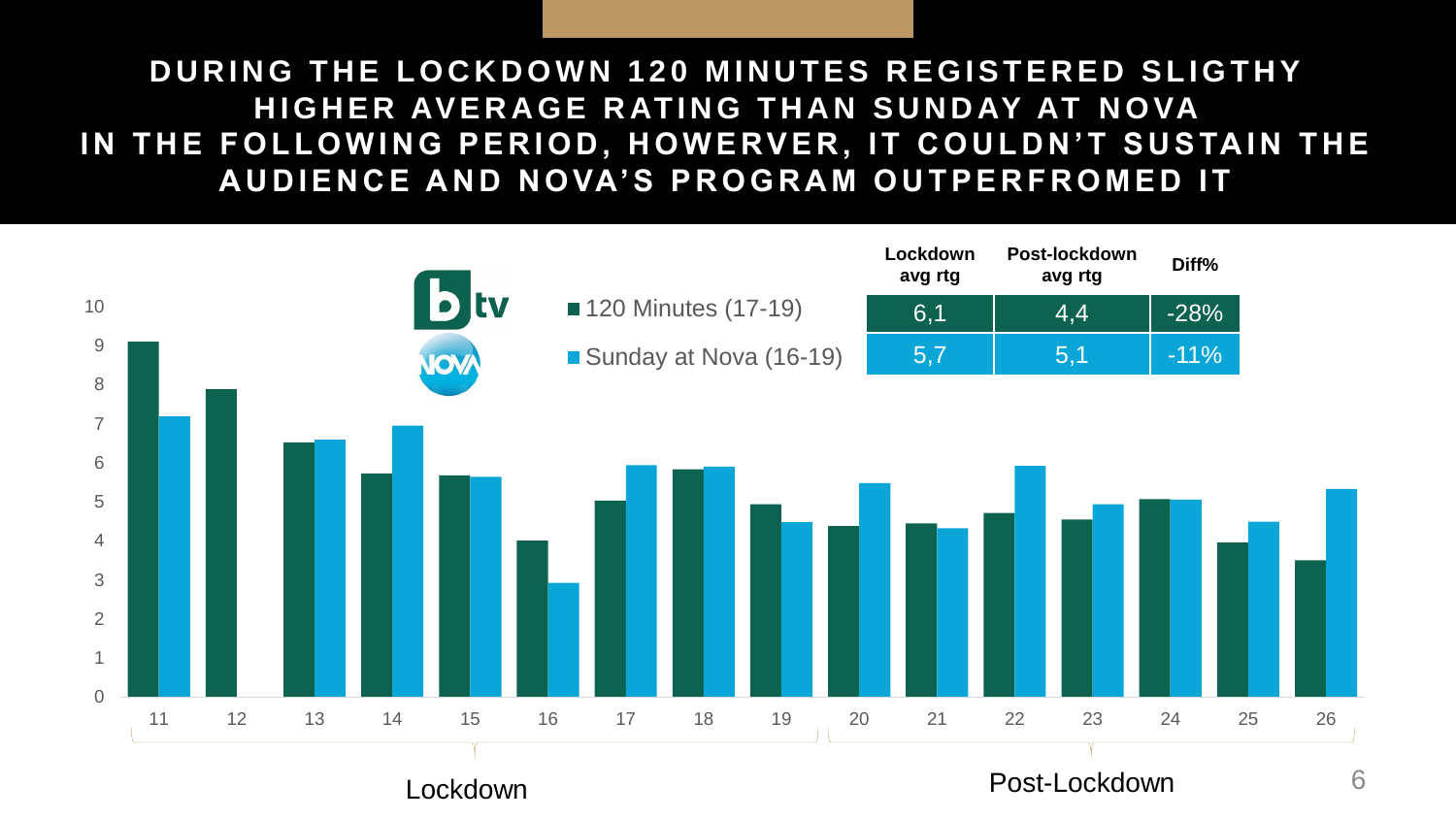### BTV REGISTERED THE HIGHEST WEEKLY RATING VIA EVERMORE **NOVA HOWEVER DOMINATED OVERALL RANKING**

|                 | Channel        | <b>Title</b>                   | <b>Type</b>      | Time<br>start | Rating % | Shr % |
|-----------------|----------------|--------------------------------|------------------|---------------|----------|-------|
| $\mathbf{1}$    | <b>BTV</b>     | Evermore                       | <b>Series</b>    | 20:00         | 8,7      | 28,7  |
| $\overline{2}$  | <b>NOVA TV</b> | Fish on the cake               | Culinary program | 20:00         | 8,5      | 28,4  |
| 3               | <b>NOVATV</b>  | Magnum P.I.                    | <b>Series</b>    | 21:00         | 8,1      | 25,5  |
| $\overline{4}$  | <b>NOVATV</b>  | The Hitman's Bodyguard         | Movies           | 20:00         | 8,1      | 29,6  |
| $\overline{5}$  | NOVA TV        | News block                     | <b>News</b>      | 19:00         | 8,0      | 33,9  |
| $6\phantom{1}6$ | <b>NOVATV</b>  | News block                     | <b>News</b>      | 22:00         | 7,5      | 24,6  |
| $\overline{7}$  | <b>BTV</b>     | News block                     | <b>News</b>      | 19:00         | 7,1      | 30,2  |
| 8               | <b>NOVATV</b>  | <b>FBI</b>                     | <b>Series</b>    | 22:30         | 6,7      | 24,5  |
| $\Theta$        | <b>BTV</b>     | <b>Couples Retreat</b>         | Movies           | 20:00         | 6,0      | 22,0  |
| 10              | <b>BTV</b>     | Fi                             | <b>Series</b>    | 21:00         | 5,8      | 18,4  |
| 11              | <b>NOVA TV</b> | Sunday at NOVA                 | Publicism        | 16:00         | 5,3      | 27,7  |
| 12              | <b>NOVATV</b>  | <b>Criminal Minds</b>          | <b>Series</b>    | 23:30         | 5,1      | 26,1  |
| 13              | NOVA TV        | <b>Family Feud</b>             | TV games         | 18:00         | 5,1      | 26,7  |
| 14              | <b>NOVA TV</b> | Bad company                    | Movies           | 22:00         | 5,0      | 24,1  |
| 15              | NOVA TV        | The News                       | <b>News</b>      | 16:00         | 4,8      | 32,2  |
| 16              | <b>NOVA TV</b> | Nichia zemia                   | Publicism        | 18:00         | 4,8      | 28,8  |
| 17              | NOVA TV        | The Ugly Truth                 | Movies           | 20:00         | 4,8      | 22,0  |
| 18              | <b>NOVA TV</b> | My New Best Friend             | Movies           | 12:30         | 4,6      | 27,9  |
| 19              | <b>BTV</b>     | This means war                 | Movies           | 22:30         | 4,5      | 20,2  |
| 20              | <b>NOVATV</b>  | Mrs. Fazilet and her daughters | <b>Series</b>    | 13:30         | 4,5      | 29,4  |